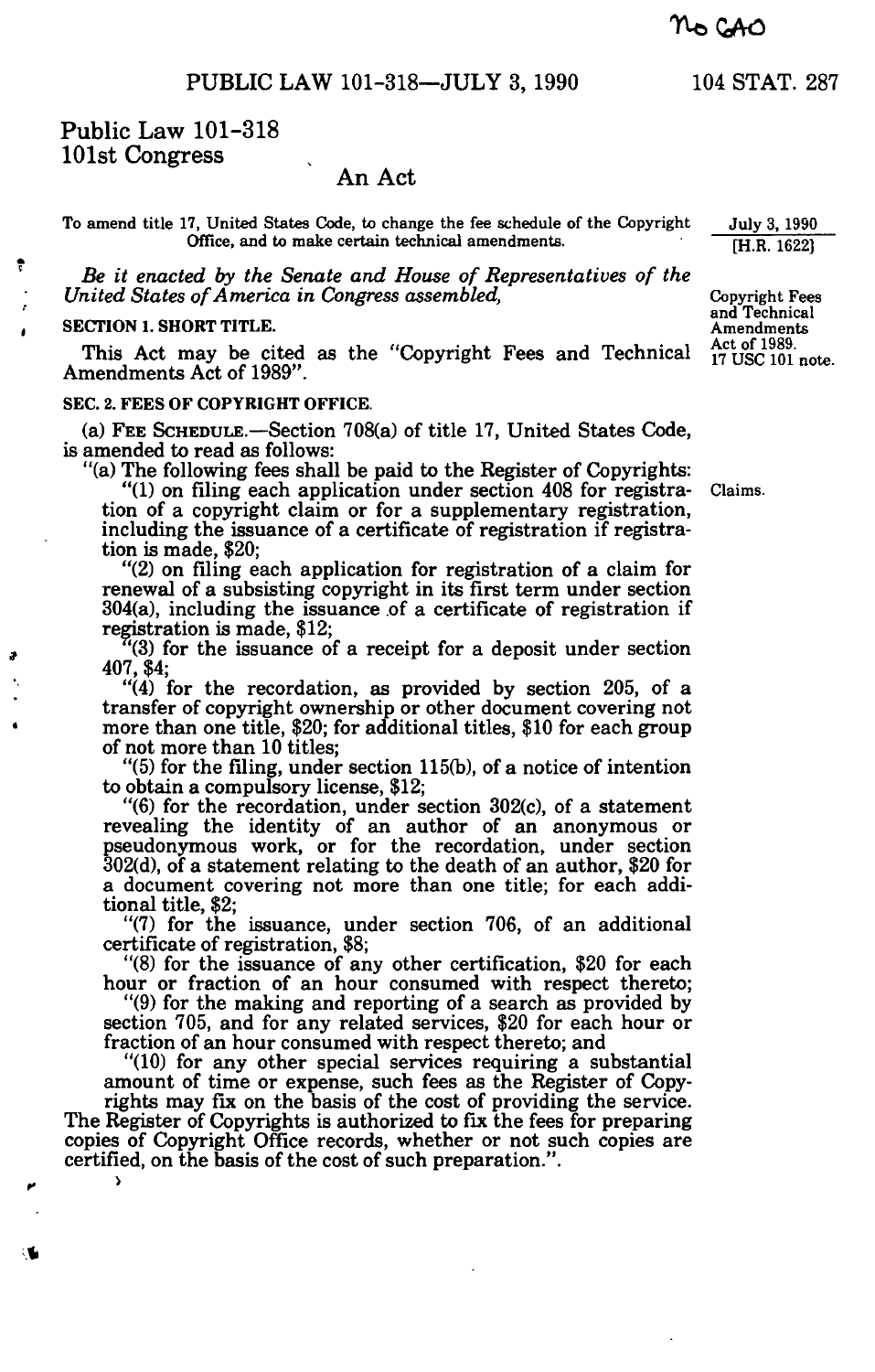(b) ADJUSTMENT OF FEES.—Section 708 of title 17, United States Code, is amended—

(1) by redesignating subsections (b) and (c) as subsections (c) and (d), respectively; and

(2) by inserting after subsection (a) the following:

"(b) In calendar year 1995 and in each subsequent fifth calendar year, the Register of Copyrights, by regulation, may increase the fees specified in subsection (a) by the percent change in the annual average, for the preceding calendar year, of the Consumer Price Index published by the Bureau of Labor Statistics, over the annual average of the Consumer Price Index for the fifth calendar year preceding the calendar year in which such increase is authorized."

(c) CONFORMING AMENDMENT.—Section 704(e) of title 17, United States Code, is amended by striking out "708(a)(ll)" and inserting in lieu thereof "708(a)(10)".

**17 USC 708 note. (d) EFFECTIVE DATE.—** 

(1) IN GENERAL.—The amendments made by this section shall take effect 6 months after the date of the enactment of this Act and shall apply to—

Claims. (A) claims to original, supplementary, and renewal copyright received for registration, and to items received for recordation in the Copyright Office, on or after such effective date, and

(B) other requests for services received on or after such effective date, or received before such effective date for services not yet rendered as of such date.

(2) PRIOR CLAIMS.—Claims to original, supplementary, and renewal copyright received for registration and items received for recordation in acceptable form in the Copyright Office before the effective date set forth in paragraph (1), and requests for services which are rendered before such effective date shall be governed by section 708 of title 17, United States Code, as in effect before such effective date.

**SEC. 3. TECHNICAL AMENDMENTS.** 

(a) SECTION 111.—Section 111 of title 17, United States Code, is amended—

 $(1)$  in subsection  $(c)(2)(B)$  by striking out "recorded the notice specified by subsection (d) and"; and

(2) in subsection (d)—

(A) in paragraph (2) by striking out "paragraph (1)" and inserting in lieu thereof "clause (1)";

(B) in paragraph (3) by striking out "clause (5)" and inserting in lieu thereof "clause (4)"; and

(C) in paragraph (3)(B) by striking out "clause (2)(A)" and inserting in lieu thereof "clause  $(1)(A)$ "

(b) SECTION 801.—Section 801(b)(2)(D) of title 17, United States Code, is amended by striking out " $111(d)(2)$  (C) and (D)" and inserting in lieu thereof "111(d)(1) (C) and (D)".

 $\overline{c}$ ) SECTION 804.—Section 804(a)(2)(C)(i) of title 17, United States Code, is amended by striking out "115" and inserting in lieu thereof "116".

(d) SECTION 106— Section 106 of title 17, United States Code, is amended by striking out "118" and inserting in lieu thereof "119".

ę  $\ddot{\cdot}$  $\mathbf{I}$